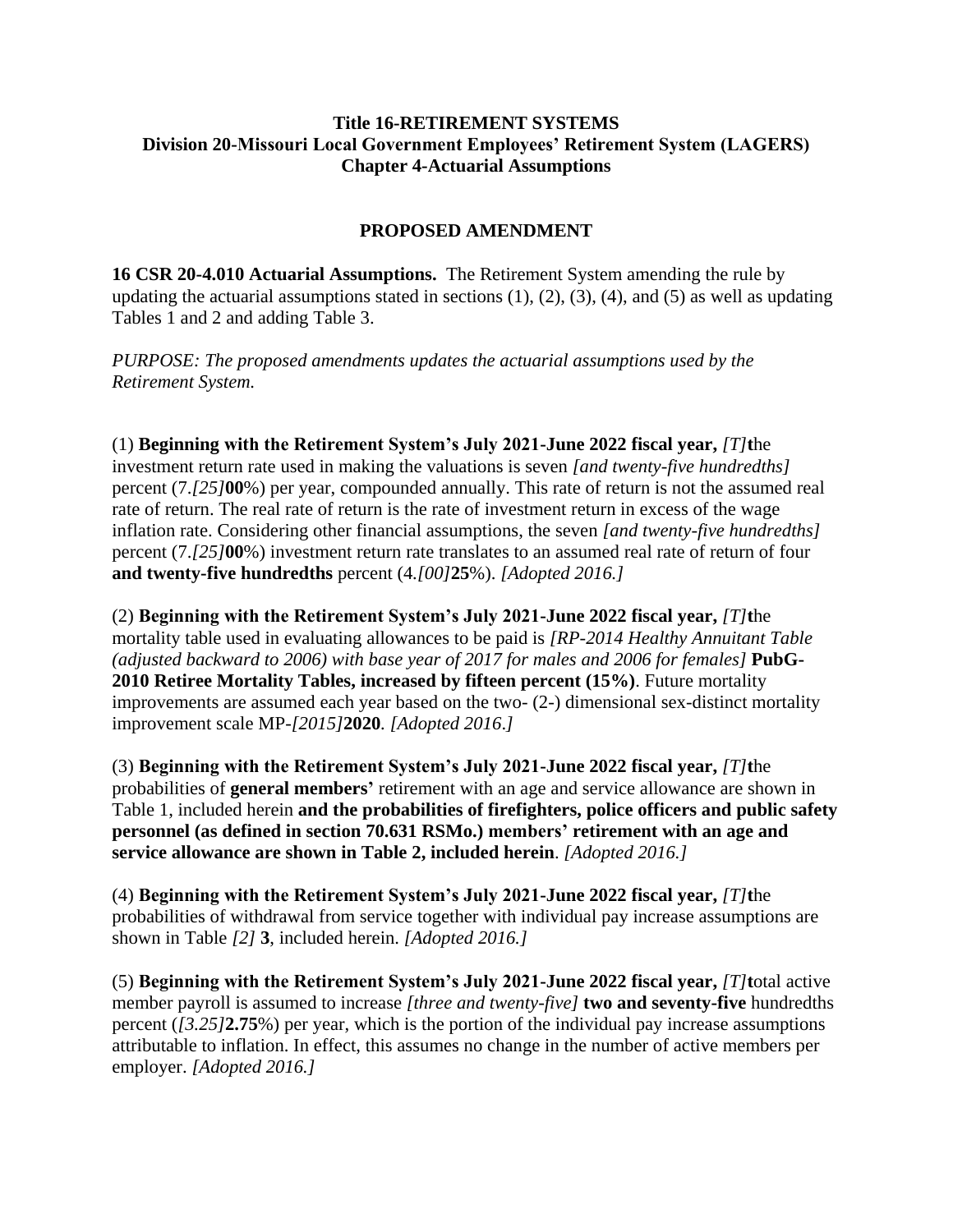#### Table 1

|           |               | <b>Male</b>  | <b>Female</b> |               |               |            |  |
|-----------|---------------|--------------|---------------|---------------|---------------|------------|--|
| Age       | <b>Normal</b> | <b>Early</b> | Rule of 80    | <b>Normal</b> | <b>Early</b>  | Rule of 80 |  |
| 50        |               |              | 20.00%        |               |               | 15.00%     |  |
| 51        |               |              | 20.00         |               |               | 15.00      |  |
| 52        |               |              | 15.00         |               |               | 15.00      |  |
| 53        |               |              | 15.00         |               |               | 15.00      |  |
| 54        |               |              | 15.00         |               |               | 15.00      |  |
| 55        |               | 3.00%        | 15.00         |               | 3.00%         | 15.00      |  |
| 56        |               | 3.00         | 15.00         |               | 3.00          | 15.00      |  |
| 57        |               | 3.00         | 15.00         |               | 3.00<br>15.00 |            |  |
| 58        |               | 3.00         | 15.00         |               | 3.00          | 15.00      |  |
| 59        |               | 3.00         | 15.00         |               | 3.00          | 15.00      |  |
| 60        | 10.00%        |              | 15.00         | 10.00%        |               | 15.00      |  |
| 61        | 10.00         |              | 15.00         | 10.00         |               | 15.00      |  |
| 62        | 25.00         |              | 25.00         | 15.00         |               | 15.00      |  |
| 63        | 20.00         |              | 25.00         | 15.00         |               | 15.00      |  |
| 64        | 20.00         |              | 25.00         | 15.00         |               | 20.00      |  |
| 65        | 25.00         |              | 30.00         | 25.00         |               | 25.00      |  |
| 66        | 25.00         |              | 30.00         | 30.00         |               | 25.00      |  |
| 67        | 20.00         |              | 20.00         | 25.00         |               | 25.00      |  |
| 68        | 20.00         |              | 20.00         | 25.00         |               | 25.00      |  |
| 69        | 20.00         |              | 20.00         | 20.00         |               | 25.00      |  |
| 70 & Over | 100.00        |              | 100.00        | 100.00        |               | 100.00     |  |

PERCENT OF ELIGIBLE ACTIVE GENERAL MEMBERS RETIRING WITHIN NEXT YEAR

### Table 2

PERCENT OF ELIGIBLE ACTIVE PUBLIC SAFETY MEMBERS RETIRING WITHIN NEXT YEAR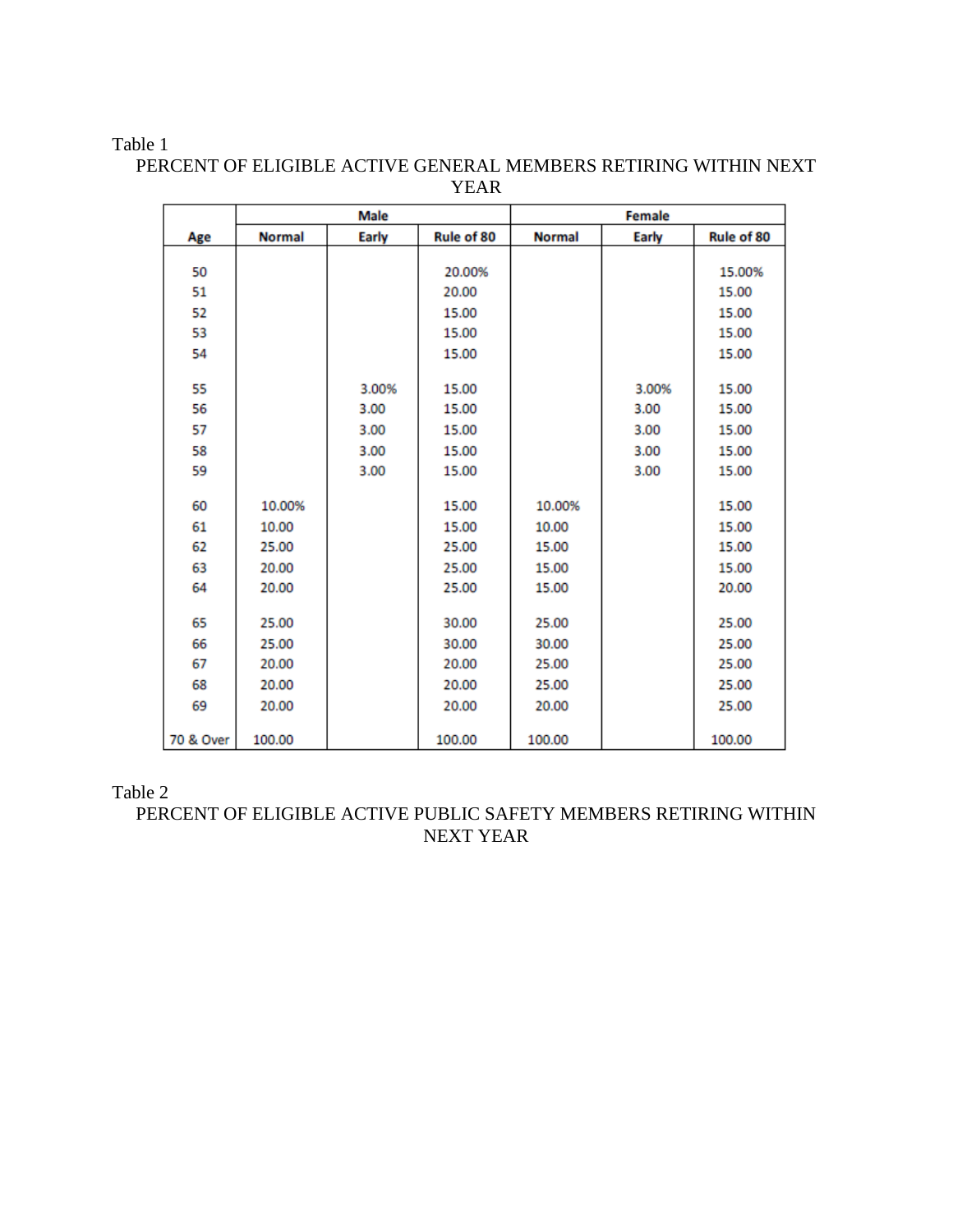|           |               | <b>Police and Public Safety</b> |            | <b>Fire</b>   |              |            |  |  |
|-----------|---------------|---------------------------------|------------|---------------|--------------|------------|--|--|
| Age       | <b>Normal</b> | Early                           | Rule of 80 | <b>Normal</b> | <b>Early</b> | Rule of 80 |  |  |
|           |               |                                 |            |               |              |            |  |  |
| 50        |               | 2.50%                           | 25.00%     |               | 2.25%        | 25.00%     |  |  |
| 51        |               | 2.50                            | 25.00      |               | 2.25         | 20.00      |  |  |
| 52        |               | 3.00                            | 15.00      |               | 2.25         | 20.00      |  |  |
| 53        |               | 3.00                            | 15.00      |               | 2.25         | 20.00      |  |  |
| 54        |               | 3.50                            | 15.00      |               | 2.25         | 20.00      |  |  |
|           |               |                                 |            |               |              |            |  |  |
| 55        | 11.00%        |                                 | 15.00      | 13.00%        |              | 20.00      |  |  |
| 56        | 11.00         |                                 | 15.00      | 13.00         |              | 20.00      |  |  |
| 57        | 11.00         |                                 | 15.00      | 13.00         |              | 25.00      |  |  |
| 58        | 11.00         |                                 | 15.00      | 13.00         |              | 25.00      |  |  |
| 59        | 11.00         |                                 | 15.00      | 13.00         |              | 25.00      |  |  |
|           |               |                                 |            |               |              |            |  |  |
| 60        | 11.00         |                                 | 15.00      | 15.00         |              | 35.00      |  |  |
| 61        | 11.00         |                                 | 25.00      | 20.00         |              | 35.00      |  |  |
| 62        | 22.00         |                                 | 20.00      | 20.00         |              | 45.00      |  |  |
| 63        | 18.00         |                                 | 20.00      | 20.00         |              | 45.00      |  |  |
| 64        | 18.00         |                                 | 20.00      | 20.00         |              | 45.00      |  |  |
|           |               |                                 |            |               |              |            |  |  |
| 65 & Over | 100.00        |                                 | 100.00     | 100.00        |              | 100.00     |  |  |

Table 3

#### **All Divisions Separations from Active Employment Before Age & Service Retirement & Individual Pay Increase Assumptions**

**Percent of Active Members Separating within the Next Year**

|                  |                 |                         | Death <sup>1</sup>              |       |                     |       |                  |                    |            |        |                     |        |                            |        | Pay Increase |                     |
|------------------|-----------------|-------------------------|---------------------------------|-------|---------------------|-------|------------------|--------------------|------------|--------|---------------------|--------|----------------------------|--------|--------------|---------------------|
| Police, Fire and |                 | Disability <sup>2</sup> |                                 |       | Other               |       |                  | Assumptions for an |            |        |                     |        |                            |        |              |                     |
|                  | Sample Years of |                         | <b>Public Safety</b><br>General |       | Others              |       |                  |                    | Others $3$ |        |                     |        | <b>Individual Employee</b> |        |              |                     |
| Ages             | <b>Service</b>  |                         |                                 |       | Men Women Men Women |       | Men Women Police |                    | Fire       | Men    | <b>Women Police</b> |        | Fire                       | Police | Fire         | Others <sup>3</sup> |
| ALL              | $\overline{0}$  |                         |                                 |       |                     |       |                  |                    |            | 20.00% | 23.00%              | 18.00% | 12.00%                     |        |              |                     |
|                  | 1               |                         |                                 |       |                     |       |                  |                    |            | 18.00  | 21.00               | 17.00  | 10.00                      |        |              |                     |
|                  | $\overline{2}$  |                         |                                 |       |                     |       |                  |                    |            | 16.00  | 18.00               | 16.00  | 8.00                       |        |              |                     |
|                  | 3               |                         |                                 |       |                     |       |                  |                    |            | 13.00  | 15.00               | 14.00  | 8.00                       |        |              |                     |
|                  | $\overline{4}$  |                         |                                 |       |                     |       |                  |                    |            | 12.00  | 13.00               | 13.00  | 7.00                       |        |              |                     |
| 25               | 5 & Over        | 0.02%                   | 0.01%                           | 0.03% | 0.02%               | 0.07% | 0.02%            | 0.10%              | 0.07%      | 8.80   | 12.40               | 10.80  | 6.00                       | 6.55%  | 7.15%        | 6.75%               |
| 30               |                 | 0.04                    | 0.02                            | 0.04  | 0.03                | 0.10  | 0.03             | 0.11               | 0.11       | 7.10   | 10.20               | 8.50   | 4.50                       | 5.75   | 6.05         | 5.95                |
| 35               |                 | 0.05                    | 0.02                            | 0.05  | 0.04                | 0.13  | 0.06             | 0.16               | 0.25       | 5.60   | 7.80                | 6.30   | 3.20                       | 5.25   | 5.15         | 5.35                |
| 40               |                 | 0.06                    | 0.03                            | 0.06  | 0.04                | 0.18  | 0.09             | 0.22               | 0.39       | 4.10   | 5.80                | 4.60   | 2.40                       | 4.75   | 4.45         | 4.85                |
| 45               |                 | 0.08                    | 0.04                            | 0.06  | 0.05                | 0.25  | 0.15             | 0.34               | 0.62       | 3.10   | 4.40                | 3.40   | 1.90                       | 4.25   | 4.05         | 4.25                |
| 50               |                 | 0.11                    | 0.06                            | 0.08  | 0.06                | 0.37  | 0.22             | 0.53               | 0.95       | 2.40   | 3.50                | 2.10   | 1.30                       | 3.85   | 3.85         | 3.85                |
| 55               |                 | 0.16                    | 0.10                            | 0.13  | 0.10                | 0.57  | 0.32             |                    |            | 1.70   | 2.50                | 1.10   | 0.70                       | 3.65   | 3.45         | 3.65                |
| 60               |                 | 0.25                    | 0.15                            | 0.21  | 0.13                |       |                  |                    |            | 1.10   | 1.40                | 0.00   | 0.00                       | 3.45   | 2.75         | 3.45                |
| 65               |                 | 0.36                    | 0.21                            | 0.31  | 0.16                |       |                  |                    |            | 0.00   | 0.00                | 0.00   | 0.00                       | 3.15   | 2.75         | 3.15                |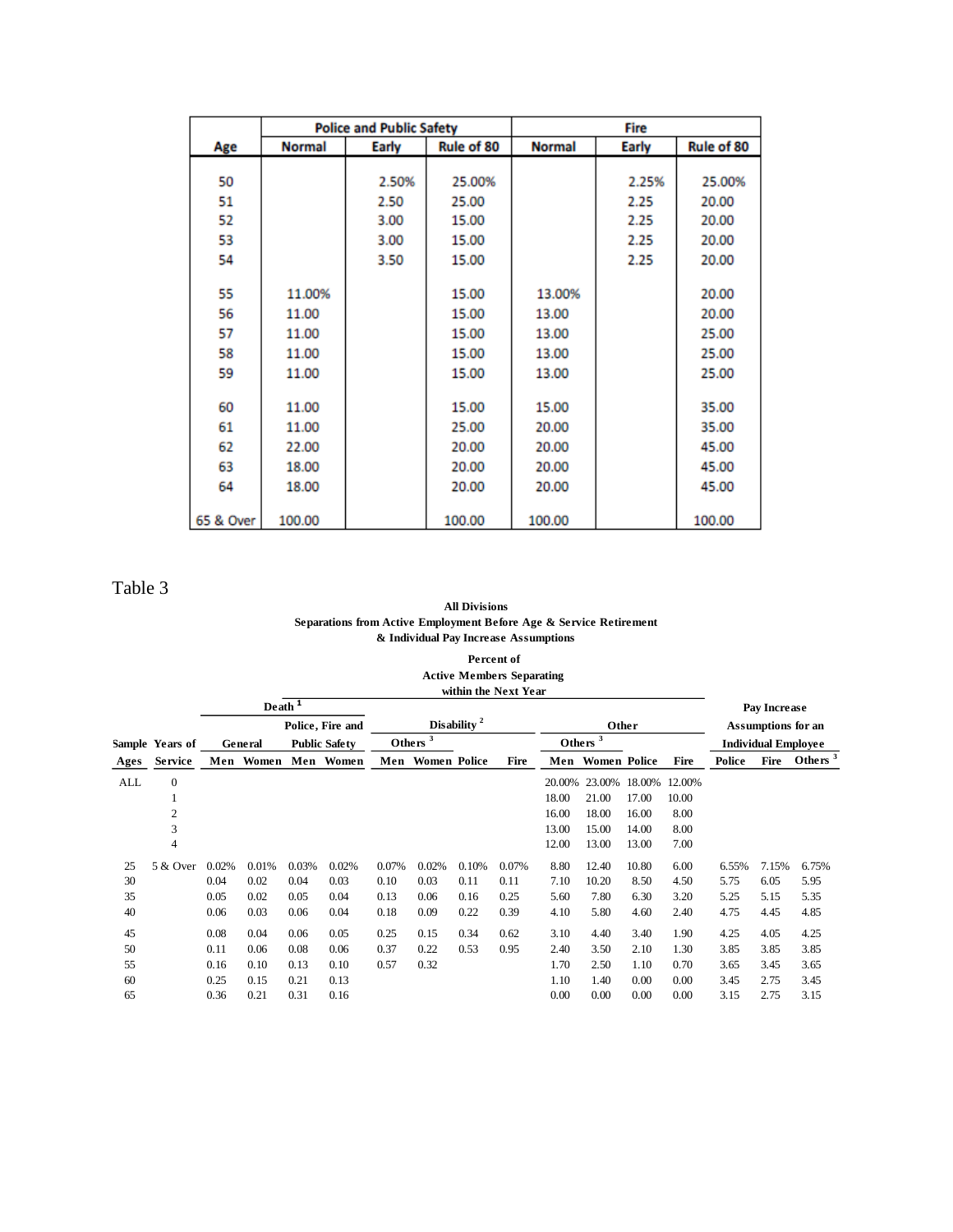- 1 Mortality rates for calendar year 2020. Future calendar year mortality rates incorporate mortality improvement factors from the 2-dimensional sex-distinct mortality improvement scale MP-2020.
- 2 General and Public Safety disabilities are assumed to be 75% non-duty related and 25% duty related. Police disabilities are assumed to be 40% non-duty related and 60% duty related. Fire disabilities are assumed to be 25% non-duty related and 75% duty related.
- 3 General, Public Safety

*AUTHORITY: section 70.605.14, RSMo2016.\* Original rule filed Dec. 29, 1975, effective Jan. 8, 1976. Amended: Filed July1, 1977, effective Oct. 13, 1977. Amended: Filed Oct. 31, 1979, effective Feb. 11, 1980. Amended: Filed Sept. 9, 1985, effective Dec.15, 1985. Rescinded and readopted: Filed Aug. 3, 1987, effective Nov. 23, 1987.Amended: Filed Feb. 16, 1999, effective July 30, 1999. Amended: Filed Sept. 26, 2011, effective March 30, 2012. Amended: Filed July 29, 2016, effective Feb. 28, 2017. Amended: Filed June \_\_\_, 2021.*

*PUBLIC COST: This proposed amendment will not cost state agencies more than five hundred dollars (\$500) in the aggregate. This proposed rule may result in a cost in an undetermined amount to a political subdivision that participates in the retirement system pursuant to section 70.600-70.755, RSMo.*

*PRIVATE COST: This proposed rule will not cost private entities more than five hundred dollars (\$500) in the aggregate.*

*NOTICE TO SUBMIT COMMENTS: Any interested person or entity may submit written comments in support of or in opposition to the proposed rule. Comments should be directed to the Missouri Local Government Employees Retirement System (LAGERS), Attn: Jason A. Paulsmeyer, Chief Counsel, P.O. Box 1665, Jefferson City, MO 65102. To be considered, comments must be received within thirty (30) days after publication of this notice in the Missouri Register. No public hearing is scheduled.*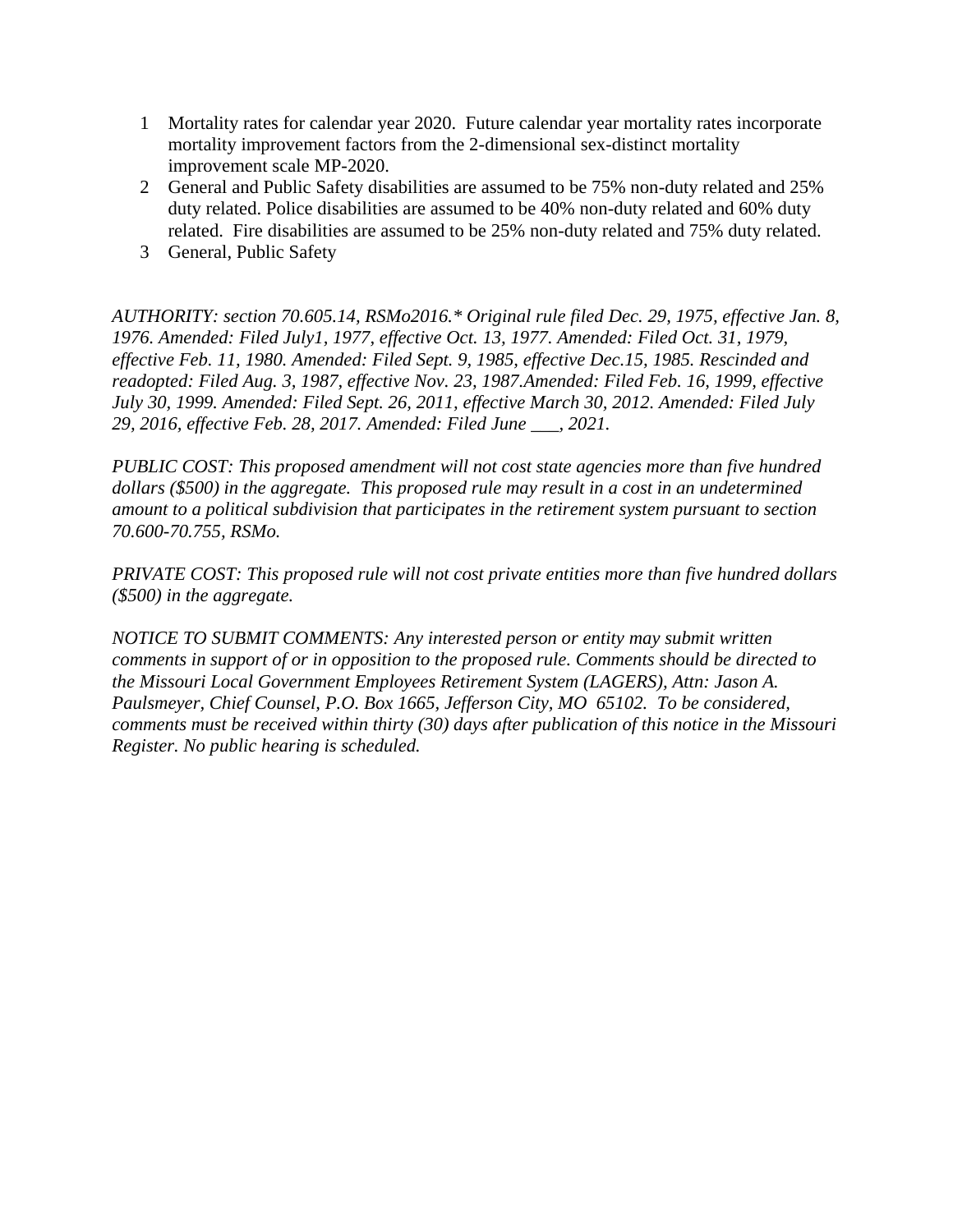#### **FISCAL NOTE**

# **PUBLIC COST**

# **I. Department Title: 16-RETIREMENT SYSTEMS Division Title: 20- Missouri Local Government Employees' Retirement System (LAGERS)**

**Chapter Title: 4- Actuarial Assumptions**

| <b>Rule Number and</b><br>Name: | 16 CSR 20-4.010 Actuarial Assumptions |
|---------------------------------|---------------------------------------|
| <b>Type of Rulemaking:</b>      | Proposed Amendment                    |

# **II. SUMMARY OF FISCAL IMPACT**

| Affected Agency or Political Subdivision    | Estimated Cost of Compliance in the Aggregate                                                                                                                                  |
|---------------------------------------------|--------------------------------------------------------------------------------------------------------------------------------------------------------------------------------|
| Political subdivisions participating in the | This proposed rule will not cost state agencies more                                                                                                                           |
| retirement system pursuant to section       | than five hundred dollars (\$500) in the aggregate.                                                                                                                            |
| 70.600-70.755, RSMo.                        |                                                                                                                                                                                |
|                                             | This proposed rule may result in a cost in an<br>undetermined amount to a political subdivision that<br>participates in the system pursuant to section<br>70.600-70.755, RSMo. |